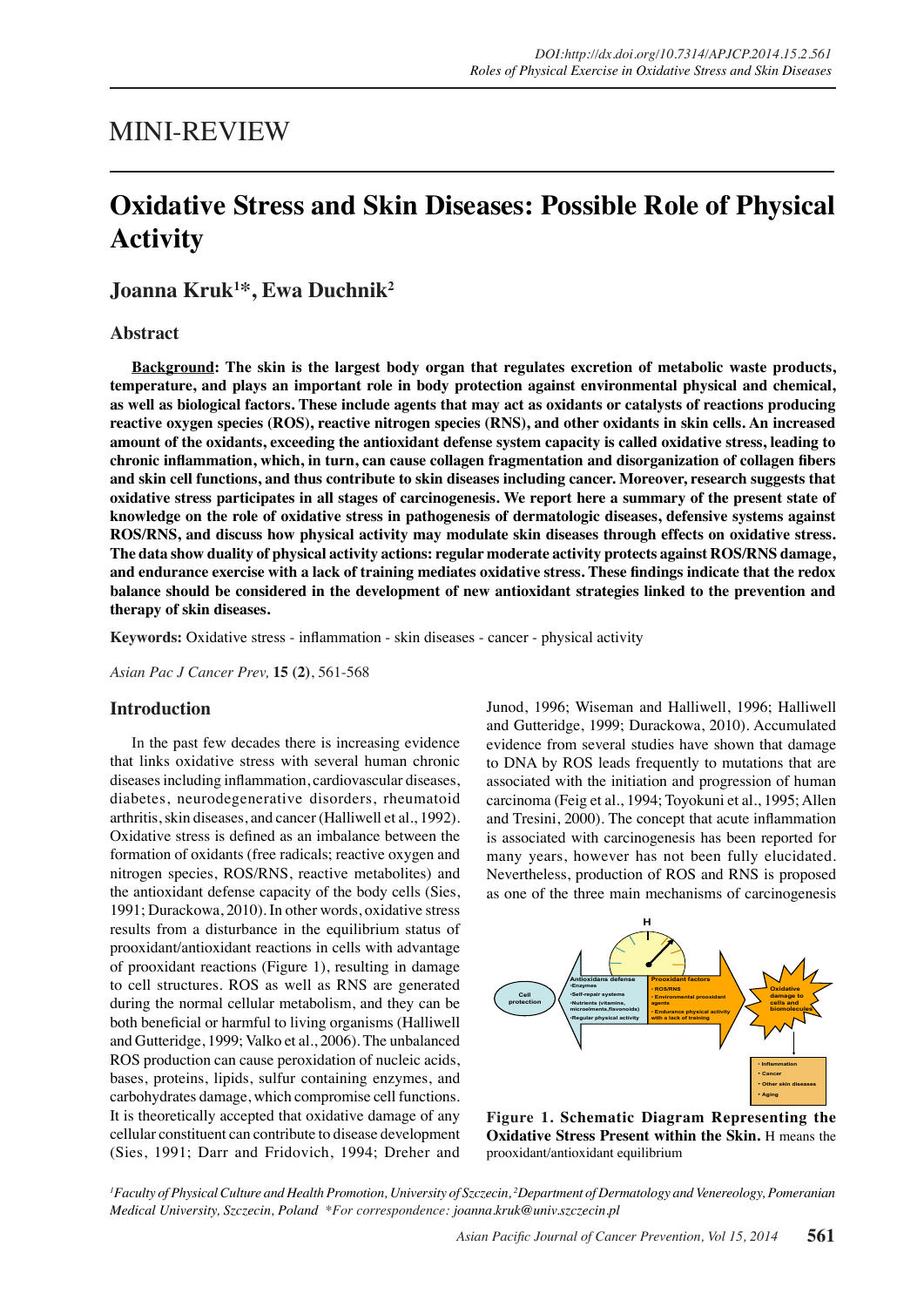(Ohshima et al., 2003; Sander et al., 2004; Bickers and Athar, 2006; Moore and Sobue, 2009; Klaunig et al., 2010; Reuter et al., 2010). ROS participate in the pathogenesis of many dermatologic diseases both as initiators being primarily involved in their pathology or being the secondary initiating agents generated during the respiratory burst of activated polymorphonuclear leukocytes (PMNs) (Boh, 1996).

Several systems have been developed in mammalian tissues to protect them against oxidative stress (Halliwell and Gutteridge, 1999). The health benefits of the regular moderate-intensity physical activity linked with adaptation of tissue to free radicals is also well documented in the literature (Bucksch and Schlicht, 2006; Warburton et al., 2006). However physical activity can cause oxidative stress when intense or sporadic (Bloomer and Goldfarb, 2004; Kruk, 2011). Knowledge on the association between skin diseases including cancer and oxidative stress, and the role of antioxidant defense mechanisms may contribute to a more efficient prevention and therapy.

The current paper reports the most important conclusion based on comprehensive reports and reviews on the participation of ROS/RNS in pathogenesis of dermatological diseases. The role of anti-ROS/RNS defense systems, including moderate physical activity, is also discussed.

#### *Reactive oxygen and nitrogen species*

The term ROS includes superoxide anion radical  $(O_2^{\dagger})$ , hydroxyl radical (HO<sup>\*</sup>), nitric oxide radical (NO<sup>\*</sup>), nitric dioxide radical  $(NO<sub>2</sub><sup>*</sup>)$ , peroxyl radical  $(ROO<sup>*</sup>)$  and non-radical reactive species, such as hydrogen peroxide  $(H_2O_2)$ , lipid peroxides, hypochlorous acid (HOCl), peroxynitrite (ONOO<sup>-</sup>) and singlet oxygen  $(^{1}O_{2})$ , i.e. an energetically rich form of molecular oxygen  $(O_2)$ (Darley-Usmar et al., 1995; Halliwell and Gutteridge, 1999; Toyokuni, 1999; Bartosz, 2003; Valko et al., 2006). Free radicals derived from molecular oxygen represent the most important class of species formed as the natural products within living cells as a consequence of aerobic conditions of life (Halliwell and Gutteridge, 1999; Valko et al., 2007). This process is due to the fundamental physiological processes like anti-microbial mechanisms and inflammatory responses. They are highly reactive due to the presence of one or more unpaired electrons in atomic valence shell or molecular orbitals (Halliwell and Gutteridge, 1999). Free radicals are generated in living systems generally by electron transfer reaction: e.g. the addition of one electron to  $O_2$  results in the formation of  $O_2^2$ , two electrons  $-H_2O_2$ , three electrons - HO<sup>\*</sup>, and four electrons - $H_2O$ . The ROS and RNS are generated in mammalian cells by multiple pathways, summarized in details by Fang et al (Fang et al., 2002). Briefly, the  $O_2^2$ radical is mostly produced within mitochondria, where some electrons leak from respiratory electron transport chain. Under physiological conditions, about 1-3% of the molecular oxygen consumed by body is reduced to  $O_2^{\bullet}$ (Butler and Hoey, 1993). The next endogenous important sources of ROS/RNS are: cytochrome P 450 metabolism, xanthine oxidase, peroxisomes, and inflammatory cell activation (neutrofils, macrophages, esinophils). The  $O_2^{\frac{1}{2}}$ 

species is poorly reactive with exception of  $NO<sup>+</sup>$  when rapidly combines to form a very toxic species ONOO- . The ONOO species causes rapid oxidation of compounds containing -SH groups and nitration and hydroxylation of tyrosine. Among ROS and RNS compounds, HO<sup> $\cdot$ </sup> is a short-lived reactive species, considered as the most powerful oxidant in a cell, its reaction with the cell components is only limited by the rate of diffusion (10<sup>9</sup>- $10^{11}$  Ms<sup>-1</sup>) (Bartosz, 2003). The generation of HO<sup>•</sup> in biological systems occurs mostly by the Fenton's reaction  $(Me^{2+} + H_2O_2 \rightarrow Me^{3+} + HO^* + OH^-)$  (Valko et al., 2007). The generation of HO<sup>\*</sup> in biological systems is linked with the participation of redox-active metals (Me: iron, copper, cobalt or chromium). The variable valence of these metals allows to act as donors or acceptors of electrons. The Haber-Weiss reaction  $(O_2^+ + H_2O_2^+) O_2 + HO^+ + OH^-)$ , which combines the Fenton reaction and the reduction of the metal ion by  $O_2^{\dagger}$  (e.g.  $Fe^{3+}+O_2^{\dagger}$  +  $Fe^{2+}+O_2$ ) is an important source of HO<sup>\*</sup>, and also of  ${}^{1}O_{2}$  in organisms overloaded by iron or other transition metals (Liochev and Fridovich, 2002; Shi et al., 2004). The protonated form of  $O_2^{\pm}$ , termed hydroperoxyl radical (HOO\*), is known to initiate fatty acid peroxidation. In addition,  $O_2^T$  reacts quickly with NO<sup>\*</sup> to form ONOO- , the potentially cytotoxic species that may cause several damages, e.g. the destruction of FeS centers in enzymes or lipid peroxidation (Darley-Usmar et al., 1995). It is important to underline that the ROS/ RNS are capable to propagate free radicals formation by setting up a chain reaction. For example, HO<sup>o</sup> or  $O_2$  abstracts hydrogen atom from a fatty acid followed by formation of lipid radical  $(L^{\bullet})$ . The L radical in the reaction with  $O_2$  forms a lipid peroxy radical (LOO $^{\circ}$ ). The lipid peroxy radical as a unstable species undergoes further reaction abstraction with a H atom from other lipid molecules, nucleic acids, or antioxidants, forming lipid peroxides (LOOH) and a number of new free radicals that propagate the chain reactions in mammalian cells (Halliwell and Gutteridge, 1999; Bartosz, 2003). The dismutation of two  $LOO<sup>*</sup>$  (known as the Russell reaction) leads to  ${}^{1}O_{2}$  and the endogenous chromophores formation (Halliwell and Gutteridge, 1999; Bartosz, 2003). The production of free radicals and their interconversion in a cell is closely associated with the participation of iron or cooper ions-important catalysts that are involved in the Fenton reaction. In the process of lipid peroxidation, the Russell reaction generating  ${}^{1}O_2$  and products containing a carbonyl group plays an important role in DNA and other biomolecules damage (Boh, 1996; Bartosz, 2003; Valko et al., 2007).

The exogenous sources of ROS include physiochemical factors, such as ultraviolet (UV) radiation and electromagnetic fields exposure, γ-rays and X-rays irradiation, and environmental persistent chemicals exposure (xenobiotics, organochlorines and aromatic amines) (reviewed in Kruk and Aboul-Enein, 2006). Many xenobiotics undergo in cell the transformation to highly toxic redox-sensitive quinones, which during redox reaction generate  $O_2^{\bullet}$  (Bartosz, 2003). It is well documented that ROS are also produced during exhaustive or prolonged physical activity (Viña et al., 2000; Leeuwenburgh and Heinecke, 2001; Vollaard et al.,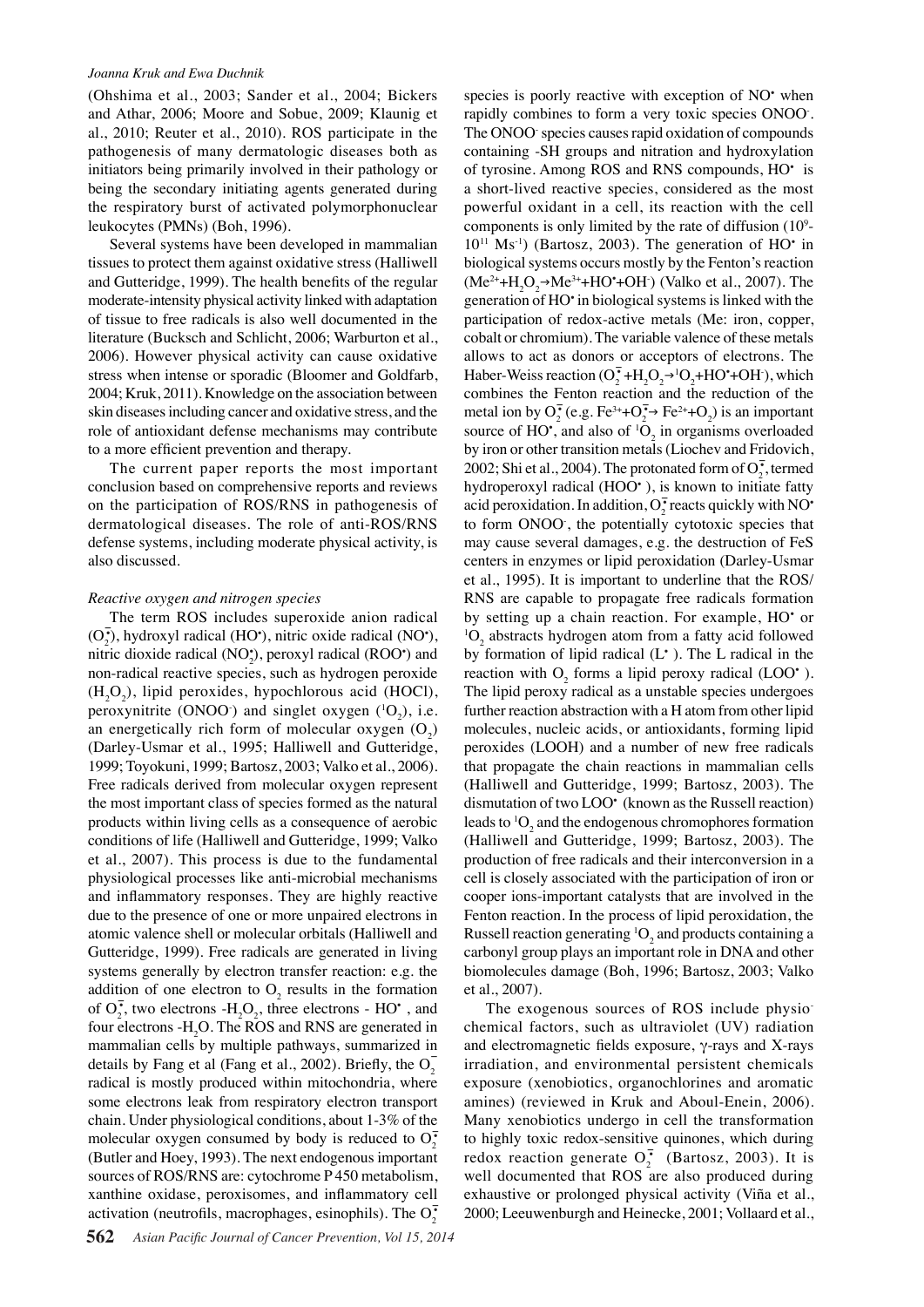2005; Sachdev and Davies, 2008). The ROS and RNS are produced in controlled concentrations during metabolism and exert beneficial effect on the organism, e.g. serve as neurotransmitters, mediate in the immune response, participate in signal transduction, gene transcription, and play other important cellular and organ function in the body (Lander, 1997; Fang et al., 2002; Valko et al., 2007). However, overproduction or incorporation of environmental pro-oxidant agents to living system and imbalanced defense mechanisms can lead to an elevated level of oxidative stress.

Exposure of the skin to UV radiation or environmental factors including chemicals (e.g. xenobiotics) is the next efficient source of ROS. The kind of ROS production depends on the UV radiation energy. UVA generates mainly  ${}^{1}O_{2}$  in the photosensitized reactions. The process of  ${}^{1}O_{2}$  production occurs both in the presence of internal chromophores, such as flavins and porphyrins from bacterial flora living in the skin (Masaki, 2010). The photosensitized reaction occurs according to the Type II mechanism (Koizumi et al., 1978):

$$
{}^{1}S_{0} + h\nu \rightarrow {}^{1}S_{1}{}^{1SC} \rightarrow {}^{3}S_{1}
$$
\n
$$
{}^{3}S_{1} + O_{2} \rightarrow {}^{1}S_{0} + {}^{1}O_{2}
$$
\n
$$
(1)
$$
\n
$$
(2)
$$

The reactions involve the electronic excitation of the chromophore molecule to the singlet state  $(^{1}S_{1})$ , which undergoes intersystem crossing (ISC) forming a long-lived triplet state  $(^{3}S_{1})$  of the sensitizer. The  $^{3}S_{1}$  state interacts with an  $O_2$  molecule to form  ${}^{1}O_2$ . In addition UVA can also generate  $\overline{O_2^+}$  during sensitizers (S) irradiation through the electron transfer from  ${}^3S_1$  to  $O_2$ :

$$
{}^{3}S_{1} + O_{2} \rightarrow S^{**} + O_{2}^{-} \tag{3}
$$

and during NADPH oxidase activation. Also, an oxygen utilization via hyperthermia increases of the  $O_2^{\pm}$ production. In turn, UVB stimulates the generation of  $\overline{O_2^*}$  through the nicotine adenine dinucleotide phosphate (NADPH) oxidase activation, and the respiratory chain reaction in mitochondria (Masaki, 2010).

#### *Protection against ROS/RNS damaging to biomolecules*

It is well established that ROS/RNS production in the body is normally effectively controlled by several defense mechanisms (Cadenas, 1997), to maintain the balance between the species production and their removal (called also "redox homeostasis") (Valko et al., 2007). Defense mechanisms include: (a) antioxidant defenses, (b) preventive mechanisms, (c) physical defense, and (d) repair mechanisms. The term "antioxidant" refers to several organic substances which at the molecular and cellular concentration are capable to render free radicals and other ROS/RNS species before their attack on a biomolecule. Antioxidant should, besides scavenging free radicals or quench  ${}^{1}O_{2}$ , chelate redox sensitive metals, and also work in hydrophilic and/or hydrophobic phase of a cell. Defenses mechanisms include both enzymatic and non-enzymatic antioxidants (Cadenas, 1997; Dröge, 2002). The first group is represented by superoxide dismutase, SOD (removes  $O_2^{\bullet}$ ), catalase (removes H<sub>2</sub>O<sub>2</sub>), glutathione peroxidase (includes the decomposition of  $H_2O_2$  and lipid peroxides LOOH using glutathione (GSH) as a cofactor:

 $H_2O_2+GSH \rightarrow 2H_2O+GSSG$ , LOOH+2GSH $\rightarrow$  $LOH+H<sub>2</sub>O+GSSG$ ). The reduced glutathione/glutathione disulphide (GSSG) couple consists of the representative indicator for the redox state of the cell. In turn, transferrin, ferritin, lactoferritin are chelators of iron, and ceruloplasmin chelates copper (Cadenas, 1997).

Non-enzymatic antioxidants include: ascorbic acid, α-tocopherol, carotenoids, compounds containing sulphur atom, called thiols (GSH, thioredoxin, α-lipoic acid), carotenoids, and a large group of the plant polyphenols categorized as flavonoid and non-flavonoid compounds (Sakanaka and Kim, 1997; Rahman, 2007). These group of naturally occurring compounds can scavenge free radicals and thus they are effective as inhibitors of lipid peroxidation. In addition, these compounds can chelate redox active ions and quench  ${}^{1}O_{2}$ . However, they can also exhibit pro-oxidant activity at their high concentrations, depending on a number of hydroxyl groups present in their structure, thereby they can modulate cell signaling (Schroester et al., 2002; Santangelo et al., 2007).

It is worthwhile mentioning about the role of transition metal chelators and minerals in the antioxidant defense system. Copper, zinc, and manganese are necessary for activity of SODs as an antioxidant (Aruoma, 1998). In addition, zinc is an integral component of about 300 enzymes and proteins participating in expression of genetic information, signal transduction and is necessary for cell growth and the cell membrane integrity (Tapiero and Tew, 2003). Recently, Rudolf and Cervinka (2006) have reported that a level of skin fibroblasts damage during Cr (VI)- induced cytotoxicity is dependent on intracellular concentration of Zn. In turn, selenium is a cofactor for selenoproteins. Moreover, magnesium is a cofactor for two pentose-cycle enzymes catalyzing the NADPH generation (Fang et al., 2002).

The protection against oxidative stress was discussed in numerous reviews and is summarized by Valko et al. (2007). In addition to a broad class of endogenous and exogenous antioxidants, an improvement of antioxidant defense system, reduction of basal formation of ROS/ RNS, and increase of tissues resistance against the species damage may originate from regular physical activity of moderate intensity (Salminen and Vihko, 1983; Leeuwenburgh and Heinecke, 2001). Various mechanisms of beneficial influence of regular physical activity have been reported by previous review papers (Salminen and Vihko, 1983; Viña et al., 2000; Bucksch and Schlicht, 2006; Warburton et al., 2006; Sachdev and Davies, 2008; Kruk, 2011) and will be summarized in the next section.

#### *The role of oxidative stress in the pathogenesis of the skin diseases*

Skin, the largest human organ, plays a key role in body protection against chemical and physical damaging agents. The skin is composed of three layers: the outer layer-the epidermis; the dermis, situated below the epidermis, and the bottom layer-the hypodermis. The epidermis contains keratin and melanin. This layer protects against the environmental agents and strengthens the skin. The skin connective tissue-dermis provides the structural integrity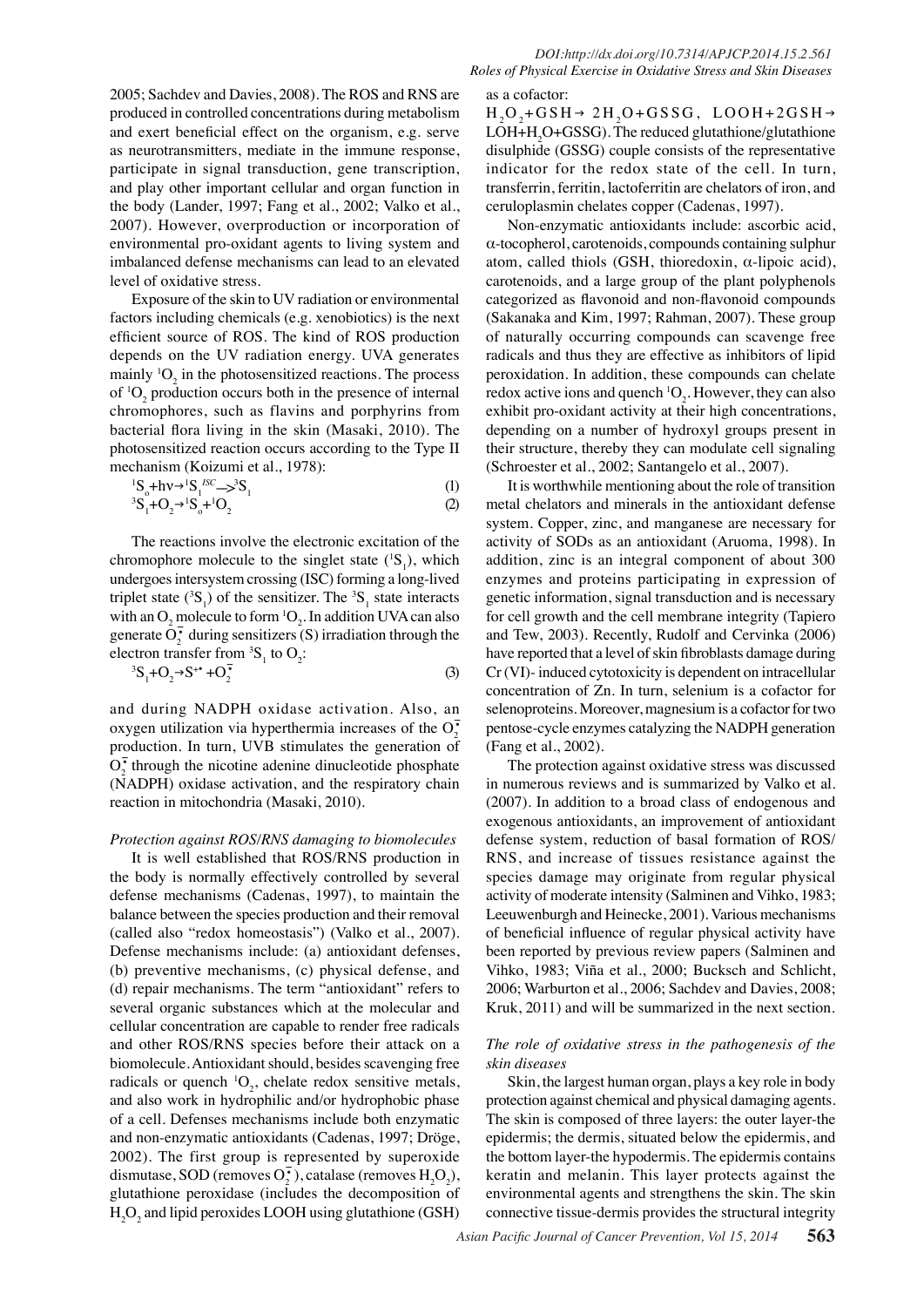and physical support to skin's vasculature, appendages and epidermis. The structural integrity and the function of dermis depend on its extracellular matrix composed of type I collagen fibers (Fisher et al., 2009). They are produced by fibroblasts present in the dermis. The normal functioning of fibroblasts in dermis requires interactions with collagen fibers. This contact is mediated by a family enzymes called matrix metalloproteinases (MMPs). Some of them as (MMP-1) and stromesil (MMP-3) can initiate degradation of type I collagen. The levels of MMP-1 and MMP-3 are increased during chronic exposition to UVB radiation and aging, the processes occurring with participation of ROS (Fisher et al., 2009). Degradation of collagen fibers decreases the fibroblasts spreading and their interaction with the fibers and thus changes the mechanical properties of human skin connective tissue extracellular matrix and functions of the dermis's cells. Among them are: integrin expression, signal transduction, gene expression and others. The skin is one of the major target of ROS attack since it is exposed to UV radiation and a variety of environmental pollutants, high pressure of molecular oxygen and, in addition, is rich in polyunsaturated fatty acids. After unbalanced ROS exposure, resulting in both lipid and protein modifications, the redox status of the intercellular milieu is shifted toward oxidizing conditions. It has recently been reported that ROS either directly or through their action on biomolecules containing thiol groups (-SH) may modify the activity of growth factors, inhibit protein phosphatases, activate protein kinases, and activate/inhibit transcription factors (Bachelor and Bowden, 2004). Alteration in the activity of any these biomolecules modulates gene expression or induces apoptosis (Trouba et al., 2006). Valko et al. have suggested that the most significant targets for ROS/RNS and metal ions is the mitogen-activated protein kinase (MAPK) pathways (Valko et al., 2007). As the consequence of oxidative stress and accompanied collagen fragmentation and disorganization of collagen fibers in dermis, the skin can develop a variety of diseases, like erythema, edema, heat, pain, photoalergic reactions, autoimmune diseases, porphyrias, psoriasis, neutrophilic disorders (e.g. Acne/ Rosacea), ischemia-reperfusion injury, cancer, and ageing (Trenam et al., 1992; Boh, 1996; Bachelor and Bowden, 2004; Nishigori et al., 2004; Bickers and Athar, 2006; Trouba et al., 2006; Valko et al., 2006; Barco and Alomar, 2008; Röck and Fischer, 2011). However, mechanisms linking mechanical properties of the dermis with oxidative stress in human dermal fibroblasts and their role in the skin diseases require further studies. Recently, Bickers and Athar (2006) and Masaki (2010) have summarized biochemical processes responsible for oxidants generation or blockade of the antioxidants generation in the skin. Two probable groups of dermatologic diseases with the ROS participation are reported (Boh, 1996). In the first group of skin diseases ROS are the initiators of the pathogenesis. In the second group of skin diseases, ROS are formed by infiltration of activated polymorphonuclear leucocytes (PMNs) and macrophages into inflammed area. Shortly, the ROS are able to affect the activation of nuclear transcription factors, like activator protein 1 (AP-1) and nuclear factor-kappa B (NF-κB). The first

factor is important for cell growth and differentiation, the second factor regulates genes involved in inflammation, cell transformation, cell proliferation, and survival (Valko et al., 2007). Recent studies indicate that activity of AP-1 and  $NF-\alpha B$  is induced by certain metal ions, mainly Fe (II) and Cu (I) (Reelfs et al., 2004; Pande and Ramos, 2005). It is important noting the stimulating role of  ${}^{1}O_{2}$  and HO $^{\circ}$  in the formation of NF-κB, which, in turn, activates protein kinase C (PKC)-the enzyme that mediates the formation of proinflammatory cytokines, like interleukin-1 (IL-1), interleukin-6 (IL-6), and tumor necrosis factor-α (TNF-α). The TNF- $\alpha$  factor stimulates and triggers immune cell proliferation and differentiation, cell apoptosis, thus is one of key cytokine participating in inflammation. In general, interleukins can affect the growth and differentiation of lymphocytes and stem cells (Boh, 1996). Moreover,  ${}^{1}O_{2}$ can initiate c-jun-NH<sub>2</sub>-terminal kinase (JNK) signaling, what also leads to synthesis of IL-1 and IL-6 in fibroblasts and to induction of the mentioned above collagenase (Bickers and Athar, 2006).

Another important pathway that leads to ROS production in skin is formation of prostaglandin  $E_2(PGH_2)$ from arachidonic acid. The reaction is catalyzed by cyclooxygenase (COX), a prostaglandin-endoperoxide synthetase. The enzyme catalyzes the synthesis of hydroxyl endoperoxides, followed by ROS production. COX-1 plays an important role in pharmacology and toxicology of the skin being involved in normal physiology as also in inflammation, fever wound healing, nociception, and tumor formation (Lee et al., 2003). One of the enzyme isoform, cyclooxygenase-2 (COX-2) has been recognized to play a critical role in the development of nonmelanoma skin cancer. The COX-2 expression is stimulated by growth factors, cytokines, carcinogens, tumor promoters and endotoxins. An increased expression of COX-2 in skin leads to alterations in vascular permeability and increased edema. In addition, it also involves a higher level of prostaglandin  $E_2(PGE_2)$  during the inflammatory process and activation of mitogen activated protein p38 MAP. Thus, ROS mediate activation of various cell signaling pathways in the skin being initiators or promoters of skin diseases (for details see Lee et al., 2003 and Bickers and Athar, 2006). Participation of ROS in the rosacea pathology was confirmed by several studies, summarized by Yamasaki and Gallo (2009). Rosacea is a chronic inflammatory skin diseases affecting the central part of the face (Barco and Alomar, 2008). The characteristic signs of rosacea are: erythema, telangiectasia, papules and pustules. Among various irritants hypothesized in rosacea, UV radiation, stress, high temperature, genetic predisposition, intensive exercise or heavy weight lifting are reported (Barco and Alomar, 2008; Yamasaki and Gallo, 2009). The studies found that the level of ROS in skin biopsy samples from rosacea patients was higher than in samples from healthy individuals. Moreover, an inhibition of ROS production in neutrophils by bacteriostatic drugs with anti-inflammatory activity, like tetracyclines, was observed. The antibiotics were reported to reduce levels of cytokines, such as IL-1 and TNF- $\alpha$ , to inhibit matrix metalloproteinases (MMPs) which digest collagens, fibronectin, elastin. So, they act contrary to ROS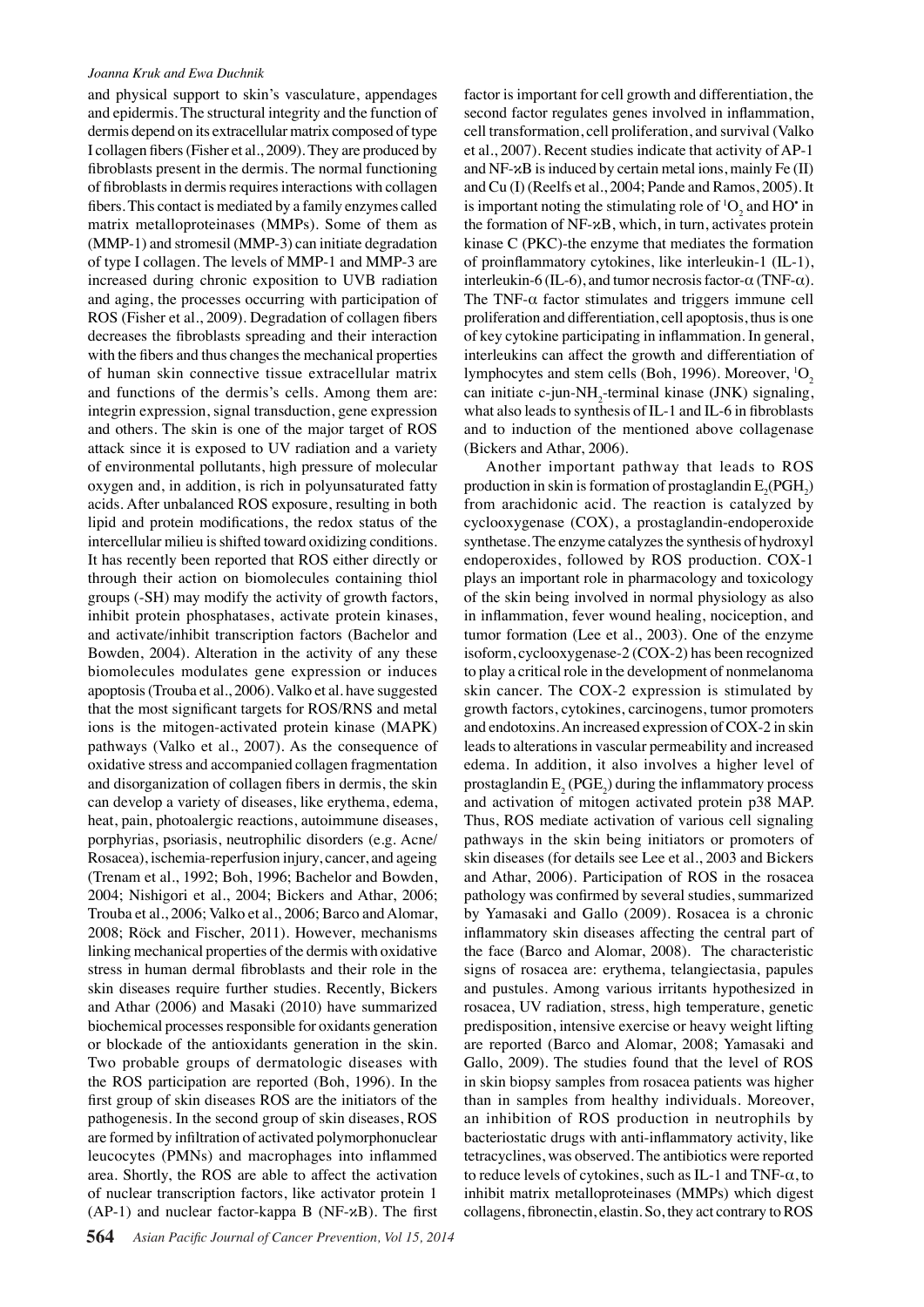which stimulate increase of MMP-2 mRNA and suppress of MMPs expression inhibitor (TIMP) and can enhance inflammation and degenerate collagens and matrix in dermis (Okayama, 2005; Rundhaug, 2005; Yamasaki and Gallo, 2009).

Allergic and inflammatory dermatologic diseases, like atopic dermatitis, urtricaria, and psoriaris, linked to the ROS formation, may arise in drug-induced photosensitivity (Pathak, 1984). In this process drugs (sens) can absorb light and turn to an electronically excited singlet state ( ${}^{1}$ Sens<sup>\*</sup>) or triplet ( ${}^{3}$ Sens<sup>\*</sup>), reaction (4) via Type I reaction, involving free radicals:

| Sens+hv $\rightarrow$ ${}^{1}$ Sens* $\rightarrow$ ${}^{3}$ Sens*                  | (4) |
|------------------------------------------------------------------------------------|-----|
| $3$ Sens*+Reductant $\rightarrow$ Sens $\bar{\bullet}$ +Reductant $\bar{\uparrow}$ | (5) |
| $3$ Sens*+Oxidant→Sens <sup>†</sup> +Oxidant <sup>†</sup>                          | (6) |

The long-lived triplet states of a sensitizer (drug molecule) interacts easily with biomolecules (reactions 5 and 6), and modify membrane lipids and proteins. The second type of photosensitized reactions (Type II) occurs with formation of  ${}^{1}O_{2}$  (reaction 2). Phototoxic reactions can cause an acute sunburn, like erythema, whereas the photoallergic reactions occur with formation of highly reactive free radicals and  ${}^{1}O_{2}$ . For example, psoralens exhibit phototoxic and photoallergic reactions via both types of photosensitized reactions (Pathak, 1984). Oxidative stress induced by both types of photosensitized reactions stimulates sebaceous gland function and may increase of sebum secretion and levels of oxidized lipids, triglyceride hydroperoxides and cholesterole hydroperoxides (Masaki, 2010). For example, in acne vulgaris, a Gram-positive anaerobic bacterium forms coproporphyrin which participates in Type II reaction as a sensitizer, thus plays a key role in the inflammatory lesions of acne (Masaki, 2010). Recent research shows that UV radiation combined with environmental pollutants can cause genetic damage leading to the risk of skin cancer (Burke and Wei, 2009; Burke, 2010). In addition, the studies report enhancement of the oxidative stress and damage of the skin as the result of synergy between UV exposure and environmental pollutants.

Another important effect of ROS/RNS on the skin is alteration of the keratinization process. These highly reactive species can also increase pigmentation in the skin or enhance its depigmentation by interaction with melanocytes. Roméro-Graillet et al. (1997) and Sasaki et al. (2000) have found that ROS and  $NO<sup>+</sup>$  generated by UV-irradiation of keratinocytes adjacent to melanocytes induce melanogenesis by up-regulation of tyrosine gene in melanocytes. In turn, vitiligo, the skin diseases characterized by depigmentation, is caused by melanocyte degeneration by ROS. In this case, low levels of SOD and catalase result in an increased concentration of  $H_2O_2$ , which is transferred to melanocytes by keratinocytes (Petle et al., 2005). Despite a large body of knowledge on cell peroxidation and antioxidant mechanisms, the mechanisms of altered keratinization are not well known. In general, UV-induced inflammation in the skin exhibits generation of cytokines, alteration of expression of adhesion molecules and the loss of antigen function (Sander et al., 2004). In recent years, a direct relationship between chronic

inflammation and the skin carcinogenesis with respect of oxidative stress mechanisms has been demonstrated by several authors (Weitzman and Gordon, 1990; Oshima, 1994; Manda et al., 2009; Reuter et al., 2010). The role of ROS/RNS in skin tumor development is detailed by Klaunig et al. (2010) and Biskers and Athar (2006) and will be here characterized shortly. Accumulating evidence has suggested that the modification of genes induced by ROS is the first step in mutagenesis and carcinogenesis. ROS are involved in all three steps of carcinogenesis: initiation, promotion and progression. It has been found that the size of benign tumors is dependent on the amount of DNA oxidized, and 8-hydroxy-2'-deoxyguanosine is the marker of the DNA damage by oxygen species. Oxidative damage may target mitochondrial and nuclear DNA, RNA and other biomolecules, resulting in induction of signal transductions pathways, replication errors, genomic instability, induction or arrest of transcription, and tumor growth (Feig et al., 1994; Toyokuni et al., 1995; Ohshima et al., 2003; Nishigori et al., 2004; Sander et al., 2004; Klaunig al., 2010; Reuter et al., 2010). The involvement of persistent oxidative stress in melanoma and non melanoma skin cancers (known as the most prevalent cancers in humans) is due to the fact that ROS can activate oncogene by induction of proto- oncogenes, such as NF-κB, c-jun, c-fos (Toyokuni et al., 1995; Dhar et al., 2002) and inactivate certain protease inhibitors. Reuter et al. (2010) reported that activation of some transcription factors, like NF- $\gamma$ B, AP-1, p53, HIF-1 $\alpha$  can lead to the expression of over 500 genes. The latter activity leads to increased proteases activity and rates of cells migration, thus to tumor progression and metastasis.

Further, oxidative stress can activate certain antioxidants, such as adult T-cell leukemia-derived factor, glutathione S-transferase, and glutathione causing cancer cells resistant to conventional anticancer drug therapies (Reuter et al., 2010). The above mentioned properties of ROS/RNS show that in the first stage of carcinogenesis, these species may cause extensive DNA damage effectively increasing the mutation rate withing cells. Activation of procarcinogens towards production of free radicals may also participate in tumor initiation. The next initiating action may be due to resistance of epidermal cells for signal terminal differentiation resulted from alteration in oncogenes. In the tumor promotion stage, ROS can mimic the biochemical reactions, described to known tumor promoters capable to form free radicals, thus, oxygen free radicals. Furthermore, the tumor promoters, e.g. xenobiotics undergo chemical transformation to quinones and semiquinones, forming  $O_2^T$ , HO<sup>+</sup>, <sup>1</sup>O<sub>2</sub>, which interact with lipids of plasma membranes. This process changes the level of tissue antioxidants and scavengers of ROS towards oxidative stress. During the third step of carcinogenesis-tumor progression benign pappilomas are transformed into malignant neoplasms (Bickers and Athar, 2006). The authors have shown that the conversion of pappiloma to carcinomas in a mice was increased when the mice was treated with the compounds producing free radicals. In contrast, the free radicals scavengers decreased the rate of tumorigenesis (Sander et al., 2004). It is noteworthy that oxidative stress also interferes with the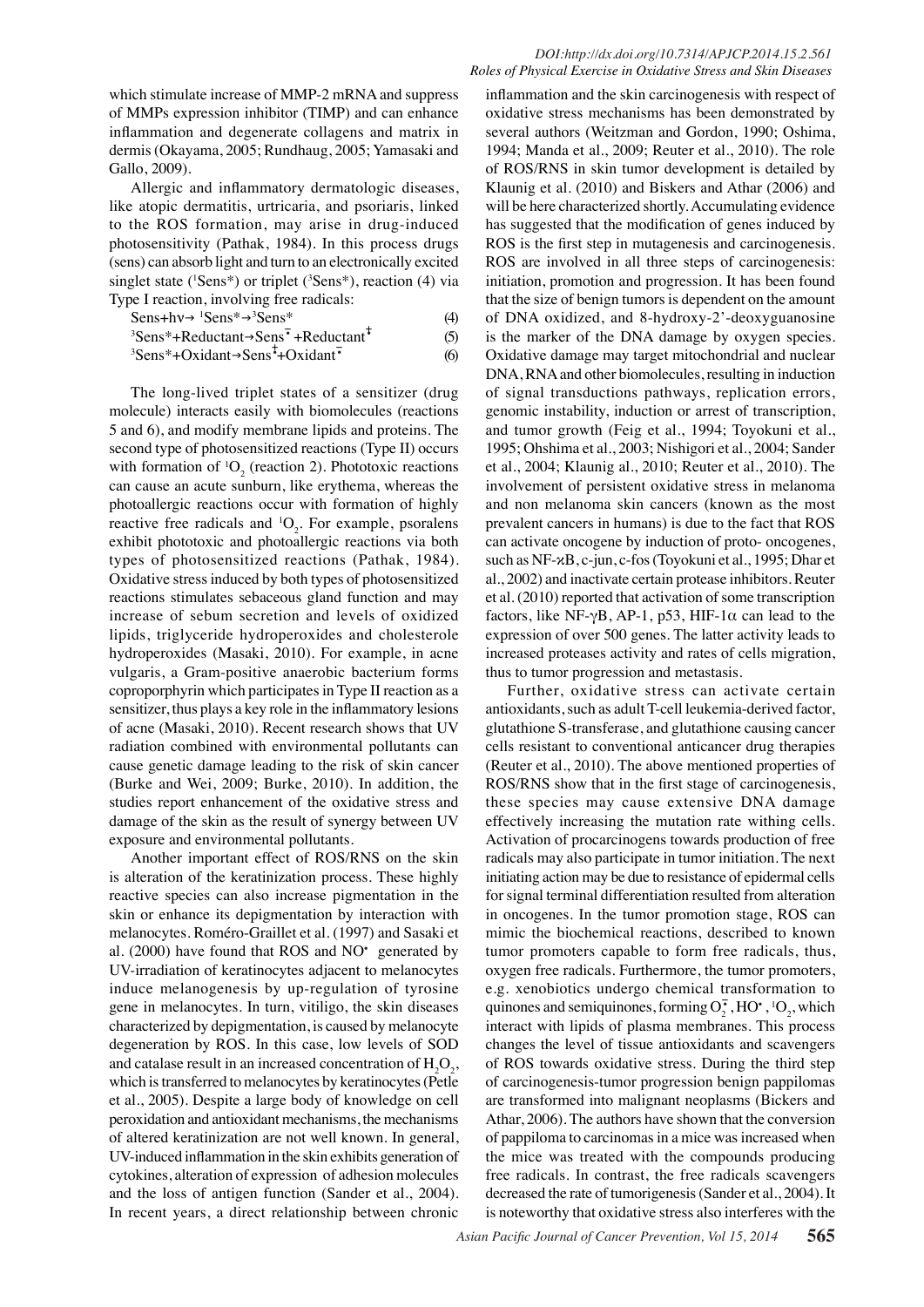skin homeostasis between cell proliferation and apoptosis. The cell normally responds to toxicants in order to prevent the DNA damage and protect against abnormal cell proliferation, acting towards the limitation of oxidative damage in healthy tissue. Among these mechanisms are growth arrest followed by DNA repair and programmed death, which protect against abnormal cell proliferation and the skin cancer. As previously shown by Ohshima et al. (2003), inactivation of the p53 tumor suppressor gene through mutation occurs in one-half of human cancer, including the skin cancer. This gene has activity to block the DNA replication in response to the base damage and activates various DNA repair enzymes.

As mentioned above, ROS may participate in the allergic reactions in the skin. It has been reported that nickel triggered allergic reactions in patients are characterized by an elevated level of free iron ions and decreased GSH/GSSG ratio in the skin tissue, what indicates on the presence of oxidative stress. Also, in patients with allergic dermatis an increased level of oxidized glutathione was observed (Kaur et al., 2001).

Another important role of ROS is their participation in the skin aging. The free radical theory of aging is supported by finding that oxidative damage to biomolecules accumulates and increases with age (Harman, 1992; Stohs, 1995). In the skin aging the process oxidative damage involves not only proteins, lipids and DNA but also is linked with alteration of the collagenous extracellular matrix in the dermis (Varani et al., 2006). The extensive research in the aging process of human skin found that levels of MMP-1 increase with age and contribute to fragmentation and disorganization of collagen fibers in the dermis. Varani et al. (2006) have found that both a contact of fibroblasts with collagen fibers and collagen cross-links of collagen fibers are strongly reduced in aged skin (80% and 75%, respectively). Despite a large body of knowledge a detailed molecular mechanism of the skin aging is not fully recognized.

# **Physical Activity and Oxidative Stress**

As mentioned above physical activity too intense or sporadic can cause inflammatory reactions in cells and damage to muscles or other tissues and thus may be considered as an initiator of the skin diseases (Salo et al., 1991; Bloomer and Goldfarb, 2004; Ji et al., 2004; Vollaard et al., 2005; O'Connell et al., 2013). This is due to increased utilization of oxygen from 10 to 20 times over the resting time and formation of ROS in excess (Masaki, 2010). Brooks et al. (1971) reported that the muscle and core temperatures rise up to 41-45˚C in athletes. Further, Salo et al. (1991) have found that the  $O_2^{\pm}$  level increases with the temperature, due to extensive mitochondria uncoupling and accompanying higher consumption of oxygen. It is noteworthy that beside an increased production of  $O_2^{\bullet}$  by the mitochondrial electron transport during extensive physical activity also a higher release of catecholamines and prostanoids contribute to increased production of ROS/RNS (for details see paper of Bloomer and Goldfarb, 2004). In contrast, regular moderate-intensity physical activity enhances the

antioxidant system and effects on adaptation of cells to oxidative stress (Salminen and Vihko, 1983; Bucksch and Schlicht, 2006; Warburton et al., 2006; Gomes-Cabrera et al., 2008). Physical activity can act by multiple biological pathways which are involved in pathological processes, however they are not fully recognized (McTiernan, 2008; Neilson et al., 2009; Lynch et al., 2011). The main pathway of the preventive action of physical activity is the increased production of antioxidants, like SOD and glutathione and the increase of resistance of cells against free radical driven reactions. In particular, regular physical activity increases concentration of SHBG (Gomes-Cabrera et al., 2008) and decreases concentration of quinone intermediates formed during transformation of estrogens. These products are able to form highly reactive adducts with DNA, thus to stimulate cells proliferation and/or to inhibit apoptosis. Current evidence demonstrate that low concentration of ROS induces the expression of antioxidant enzymes and other anti-inflammatory agents (Gomes-Cabrera et al., 2008). Another potential mechanism of the protection by exercise comes from reduction of the amount of adipose tissue resulting in decreased generation of sex hormones, insulin, glucose, leptin, and an increased concentration of anti-inflammatory factors, like adiponectin, and activation and up-regulation of the NF-κB signaling sites in antioxidant enzymes' gene promoter (Kaaks et al., 2002). The next important pathway of the prevention is improvement of immune function by a positive effect of regular physical activity on monocytes, neutrophils, lymphocytes and eosinophils. Moreover, physical activity may inhibit synthesis of prostaglandin  $E_2$  (Gomes-Cabrera et al., 2008; McTiernan, 2008; Neilson et al., 2009; Lynch et al., 2011). These properties of regular physical activity are consistent with Salo et al.'s finding that a much greater level of oxidative stress is needed to cause the genes response in trained than in untrained animals (Salo et al., 1991). The physical activity-induced adaptation to the oxidative stress is only partly understood and is a subject of an extensive research (reviewed recently by Kruk, 2011).

# **Conclusion**

In the light of current knowledge on the role of ROS/ RNS and physical activity in the skin diseases, it is clear that oxidative stress, independently on its origin (UV radiation exposure, pollutant chemicals, nutrition, drugs, cosmetics, alcohol intake, tobacco smoke, psychological stress, acute physical activity and other) facilitates inflammation and is an important factor involved in the skin diseases and aging. Inflammation generates high levels of ROS/RNS and other oxidants by activation of several enzymes, being involved in activation of normal cells, their growth and progression to malignancy. Although ROS/RNS are constantly formed in cells and participate in redox cell signaling and control of cellular homeostasis, their overproduction that exceed cellular antioxidant defenses may lead to cell dysfunction, death or malignant transformation. Detailed knowledge regarding the role of oxidative stress in etiology of the skin diseases and prevention must be known, considering increased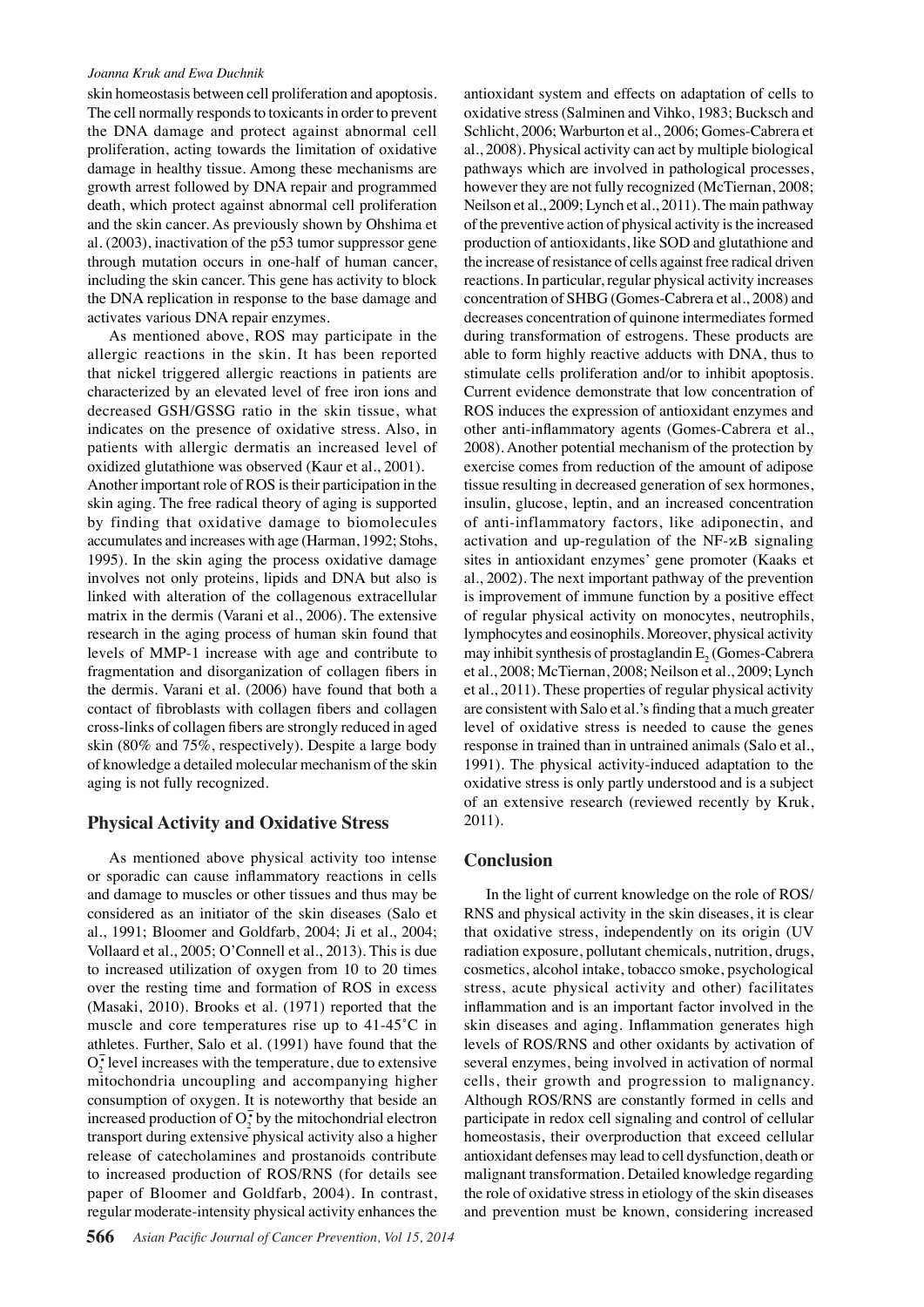incidence of the skin cancer and intensive sun exposure of people as a form of the recreational behavior. Physical activity plays a dual role in the skin diseases; if exercise is of extreme duration and/or extreme intensity and with a lack of training produces ROS/RNS and pro-inflammatory mediators, like IL-1, IL-8, TNF- $\alpha$  and prostaglandins, resulting in acute inflammation. In contrast, regular moderate physical activity exerts the beneficial effects on cells' adaptation to oxidative stress. These include reduction of basal formation of oxidants, an improvement of antioxidant defense system, and increased resistance of tissues against the ROS damage. Although the role of oxidative stress in the skin diseases is well documented, future studies should address the following issues: *i*) the more deeper and detailed insight into the relationship between oxidative stress and structural integrity of human skin connective tissue, *ii*) searching of appropriate antiinflammatory agents and effective antioxidant strategies to combat the ROS-related skin diseases, especially of the skin cancer, *iii*) the redox balance between the oxidants generation and their detoxification should be considered in the elaboration of antioxidant strategies linked with the prevention and therapy of the skin diseases.

# **References**

- Allen RG, Tresini M (2000). Oxidative stress and gene regulation. *Free Radic Biol Med*, **28**, 463-99.
- Aruoma OI (1998). Free radicals, oxidative stress, and antioxidants in human health and disease. *J Am Chem Soc*, **75**, 199-212.
- Bachelor MA, Bowden GT (2004). UVA-mediated activation of signaling pathways involved in skin tumor promotion and progression. *Sem Cancer Biol*, **14**, 131-8.
- Barco D, Alomar A (2008). Rosacea. *Actas Dermosifiliogr*, **99**, 244-56.
- Bartosz G (2003). Druga twarz tlenu. PWN Warszawa, 19-57.
- Bickers DR, Athar M (2006). Oxidative stress in the pathogenesis of skin disease. *J Invest Dermatol*, **126**, 2565-75.
- Bloomer RJ, Goldfarb AH (2004). Anaerobic exercise and oxidative stress: A review. *Can J Appl Physiol*, **29**, 245-63.
- Boh EE (1996). Role of reactive oxygen species in dermatologic diseases. *Clin Dermatol*, **14**, 343-52.
- Brooks GA, Hittelman KJ, Faulkner JA et al (1971). Tissue temperature and whole animal oxygen consumption after exercise. *Am J Physiol*, **221**, 427-31.
- Bucksch J, Schlicht W (2006). Health-enhancing physical activity and the prevention of chronic diseases-an epidemiological review. *Soz Preventiv Med*, **51**, 281-301.
- Burke KE (2010). Photoaging: the role of oxidative stress. *G Ital Dermatol Venereol*, **145**, 445-59.
- Burke KE, Wei H (2009). Synergistic damage by UVA radiation and pollutants. *Toxicol Ind Health*, **25**, 219-24.
- Butler J, Hoey BM (1993). The one-electron reduction potential of several substrates can be related to their reduction rates by cytochrome P-450 reductase. *Biochem Biophys Acta*, **1161**, 73-8.
- Cadenas E (1997). Basic mechanisms of antioxidant activity. *Biofactors*, **6**, 391-7.
- Darley-Usmar V, Wiseman H, Halliwell B (1995). Nitric oxide and oxygen radials: a question of balance. *FEBS Letters*, **369**, 131-5.
- Darr D, Fridovich I (1994). Free radicals in cutaneous biology. *J Invest Dermatol*, **102**, 671-5.
- Dhar A, Young MR, Colburn NH (2002). The role of AP-1, NFκB and ROS/NOS in skin carcinogenesis: the JB6 model is predictive. *Mol Cell Biochem*, **234/235**, 185-93.
- Dreher D, Junod AE (1996). Role of oxygen free radicals in cancer development. *Eur J Cancer*, **32**, 30-8.
- Dröge W (2002). Free radicals in the physiological control of cell function. *Phys Rev*, **82**, 47-95.
- Durackowa Z (2010). Some current sights into oxidative stress. *Physiol Res*, **59**, 459-69.
- Fang Y-Z, Yang S, Wu G (2002). Free radicals, antioxidants, and nutrition. *Nutrition*, **18**, 872-9.
- Feig DI, Reid TM, Loeb LA (1994). Reactive oxygen species in tumorigenesis. *Cancer Res*, **54**, 1890-4.
- Fisher GJ, Quan T, Purohit T, et al (2009). Collagen fragmentation promotes oxidative stress and elevates matrix metalloproteinase-1 in fibroblasts in aged human skin. *Am J Pathol*, **174**, 101-14.
- Gomes-Cabrera MC, Domenech E, Viña J (2008). Moderate exercise is an antioxidant: upregulation of antioxidant genes by training. *Free Radic Biol Med*, **44**, 126-31.
- Halliwell B, Gutteridge JMC (1999). Free Radicals in Biology and Medicine (3rd ed.). Oxford University Press.
- Halliwell B, Gutteridge JMC, Cross CE (1992). Free-radicals, antioxidants, and human diseases-Where are we now? *J Lab Clin Med*, **119**, 598-620.
- Harman D (1992). Free radical theory of aging. *Mut Res*, **275**, 257-66.
- Ji LL, Gomez-Cabrera MC, Steinhafel N, et al (2004). Acute exercise activates nuclear factor (NF)-kappaB signaling pathway in rat skeletal muscle. *FASEB J*, **18**, 1499-506.
- Kaaks R, Lukanowa A, Kurzer MS (2002). Obesity, endogenous hormones, and endometrial cancer a synthetic review. *Cancer Epidemiol Biomarkers Prev*, **11**, 1531-43.
- Kaur S, Zilmer M, Eisen M, et al (2001). Patients with allergic and irritant contact dermatitis are characterized by striking change iron and oxidized glutathione status in nonlesional area of the skin. *J Invest Dermatol*, **116**, 886-90.
- Klaunig JE, Kamendulis LM, Hocevar BA (2010). Oxidative stress and oxidative damage in carcinogenesis. *Toxicol Pathol*, **38**, 96-109.
- Koizumi M, Kato S, Mataga N, Matsuura T, Usui Y (eds) (1978). Photosensitized Reactions. Kagakudojin Publishing Co., Inc. Kyoto, Japan, p. 371.
- Kruk J (2011). Physical exercise and oxidative stress. *Med Sport*, **15**, 30-40.
- Kruk J, Aboul-Enein HY (2006). Environmental exposure, and other behavioral risk factors in breast cancer. *Curr Cancer Ther*, **2**, 3-21.
- Lander HM (1997). An essential role for free radicals and derived species in signal transduction. *FASEB J*, **11**, 118-24.
- Lee JL, Mukhtar H, Bickers DR, Kopelovich L, Athar M (2003). Cycloxygenases in the skin: pharmacological and toxicological implications. *Toxicol Appl Pharmacol*, **192**, 294-306.
- Leeuwenburgh C, Heinecke JW (2001). Oxidative stress and antioxidants in exercise. *Curr Med Chem*, **8**, 829-37.
- Liochev SI, Fridovich I (2002). The Haber-Weiss cycle-70 years later. An alternative review. *Redox Rep*, **7**, 55-7.
- Lynch BM, Neilson HK, Friedenreich CM (2011). Physical activity and breast cancer prevention. In: Courneya KS, Friedenreich (eds) Physical Activity and Cancer, Recent Results in Cancer Research, Chap. 2. Springer Verlag, Berlin Heidenberg, 13-42.
- Manda G, Nechifor MT, Neagu T-M (2009). Reactive oxygen species, cancer and anti-cancer therapies. *Curr Chem Biol*, **3**, 342-66.
- Masaki H (2010). Role of antioxidants in the skin: anti-aging